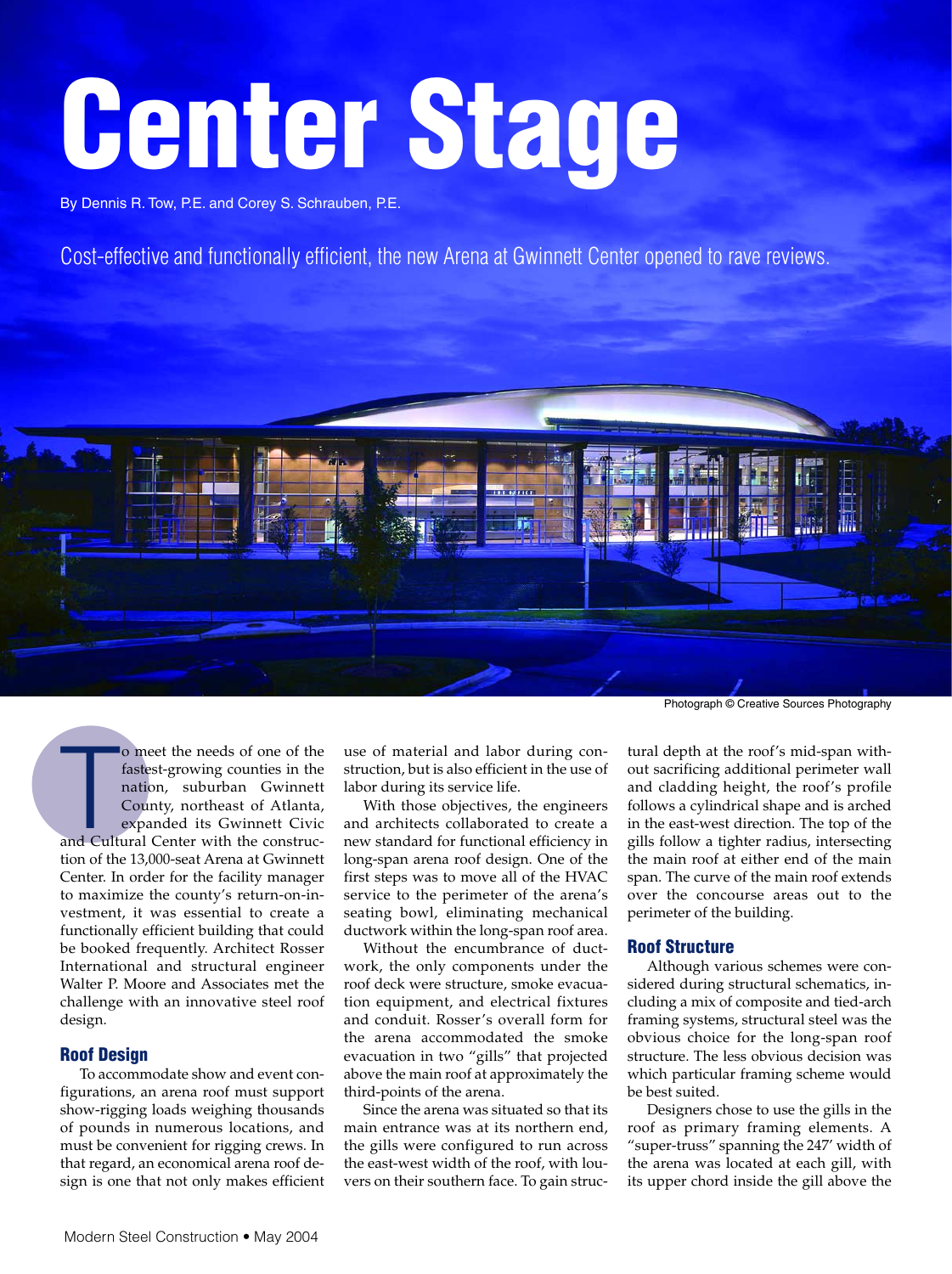main roof elevation. Since the supertrusses would be the first elements erected, 6'-wide boxed trusses were selected to minimize the need for temporary erection stability bracing or additional cranes during construction. The super-trusses consist of two planes of W14 web and chord members, with maximum weights of 82 lb per ft in the webs and 211 lb per ft in the chords. The bottom chord is at a constant elevation of 71' above the event floor, while the top chord follows the curve of the gill above. This results in a structural depth varying between 12' and 31'. Since the depth of the super-trusses exceeded normal shipping sizes, all connections are bolted so that the truss could be assembled in the field. However, all other elements of the roof framing were shop-assembled and field-spliced where necessary to speed erection.

The super-trusses support three bays of 14 parallel-chord roof trusses spanning in the north-south direction, with the far southern and northern ends of the outer bays of roof trusses bearing on wideflange girders at the perimeter of the arena seating bowl. The roof trusses consist of WT9 top chords and W12 bottom chords, with double-angle web members. The top-chord elevations are determined by the curve of the roof, while the bottom chord of the 10 centermost trusses in each bay is set at a constant elevation of 81'. As a result, the lines of the roof trusses vary in depth from 9' to 12'.

The trusses also vary in length from 66' at the corners to 124' at the center. The longer trusses have a bolted field splice near mid-span. Otherwise, all truss panel connections are welded. Using a deeper tee section allowed more room for landing the welds for the web members, avoiding the laborious groove welding and grinding normally required for stemplate extensions at several panel points.

W8 roof beams span the 15' distance between roof trusses. The beams are cambered to match the gentle curve of the roof. Perforated, 2"-thick acoustical steel roof deck is rolled the "easy way" in the field and bears on the roof beams.

# **Rigging Grid**

The use of wide-flange sections for the bottom chord of the roof trusses was based on the design team's desire to have the show/event rigging grid at the highest possible elevation, while still maintaining as little vertical conditioned space within the arena as possible. It made



Above: The super-trusses exceeded normal shipping sizes. As a result, all connections are bolted so the truss could be assembled in the field. They vary in depth from 12' to 31'. Photo courtesy of Holder Construction

Below: The roof trusses consist of WT9 top chords and W12 bottom chords, with double-angle web members. Photo courtesy of Rosser International.



sense to have the truss bottom-chord elements serve double duty as rigging-grid beams. Likewise, W12 rigging-grid beams spanning east-west between the roof trusses also provide bottom-chord bracing for net-uplift conditions during a design wind storm.

The rigging grid is configured such that the central area above the event floor is capable of supporting 5,000-lb-maximum point loads, with additional surrounding areas capable of supporting 2,000-lb loads. A system of safety tie-off lines runs along the trusses for easy attachment of personnel fall-arrest systems. The result is a 15' square grid of wide-flange beams 80' above the floor, encompassing nearly an acre with a total rigging-load capacity of 120,000 lb.

One of the design goals was to provide the flexibility to convert the facility into an intimate theater setting. Using house-dividing curtains and wing curtains, the northern end of the arena can be configured into a 3,000-seat theater. Immediately adjacent to the northern